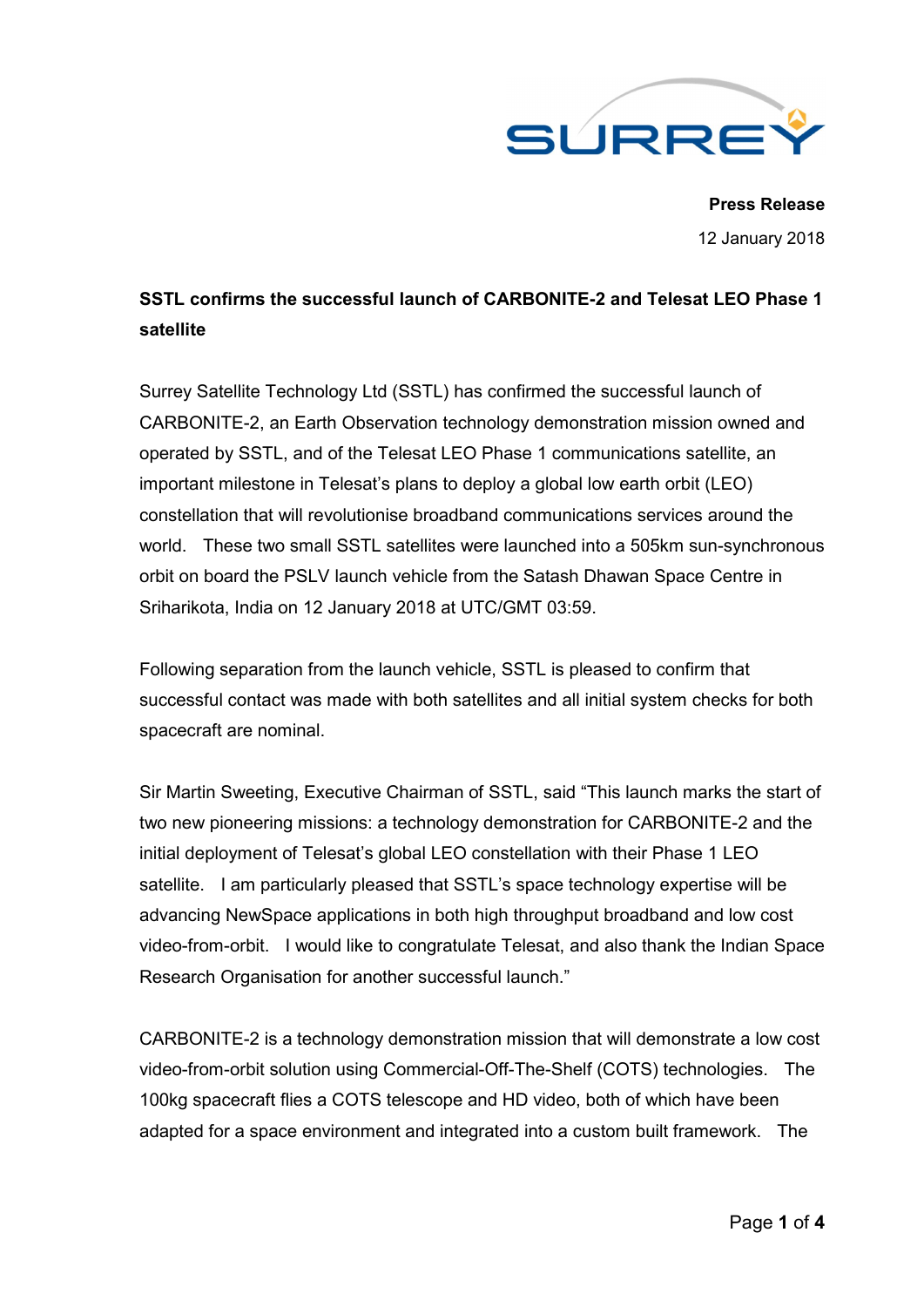

imaging system is designed to deliver 1m resolution images and colour HD video clips with a swath width of 5km.

Under a contract announced in November 2017, SSTL will supply British company Earth-i with CARBONITE-2 data for proving tasking, downlinking and image processing in preparation for a constellation of five CARBONITE series satellites.

CARBONITE-2 is the second technology demonstration satellite in the series to be launched by SSTL; the first, CARBONITE-1, was launched in 2015 and achieved full mission success by demonstrating the concept of a low-cost COTS video-from-orbit solution. The CARBONITE-2 satellite flies enhanced avionics to provide increased data storage, faster data downlink, improved pointing accuracy, and a full colour HD video camera.

SSTL's CARBONITE series of spacecraft have been specifically designed for large constellations. The simplified, rapid-build platform design incorporates SSTL's flightproven avionics and a large payload accommodation area to fly a variety of Earth observation sensors.

The Telesat LEO Phase 1 satellite, which will allow Telesat to test key performance parameters of its next generation global LEO constellation, has a mass of 168kg and was manufactured by SSTL in the UK. SSTL's spacecraft operators will complete commissioning and orbit-raising manoeuvres for the satellite from SSTL's Spacecraft Operations Centre in Guildford. Once the Telesat LEO Phase 1 satellite has reached its final planned orbit, command will be handed over to Telesat for in-orbit operation using the Ka band payload from Telesat's ground station at Allan Park in Canada.

#### **Notes to editor:**

Telesat LEO Phase 1 has been previously referred to as LEO-1.

## **The full size images for this press release, can be downloaded at** http://www.sstl.co.uk/Press/SSTL-confirms-the-successful-launch-of-CARBONITE-2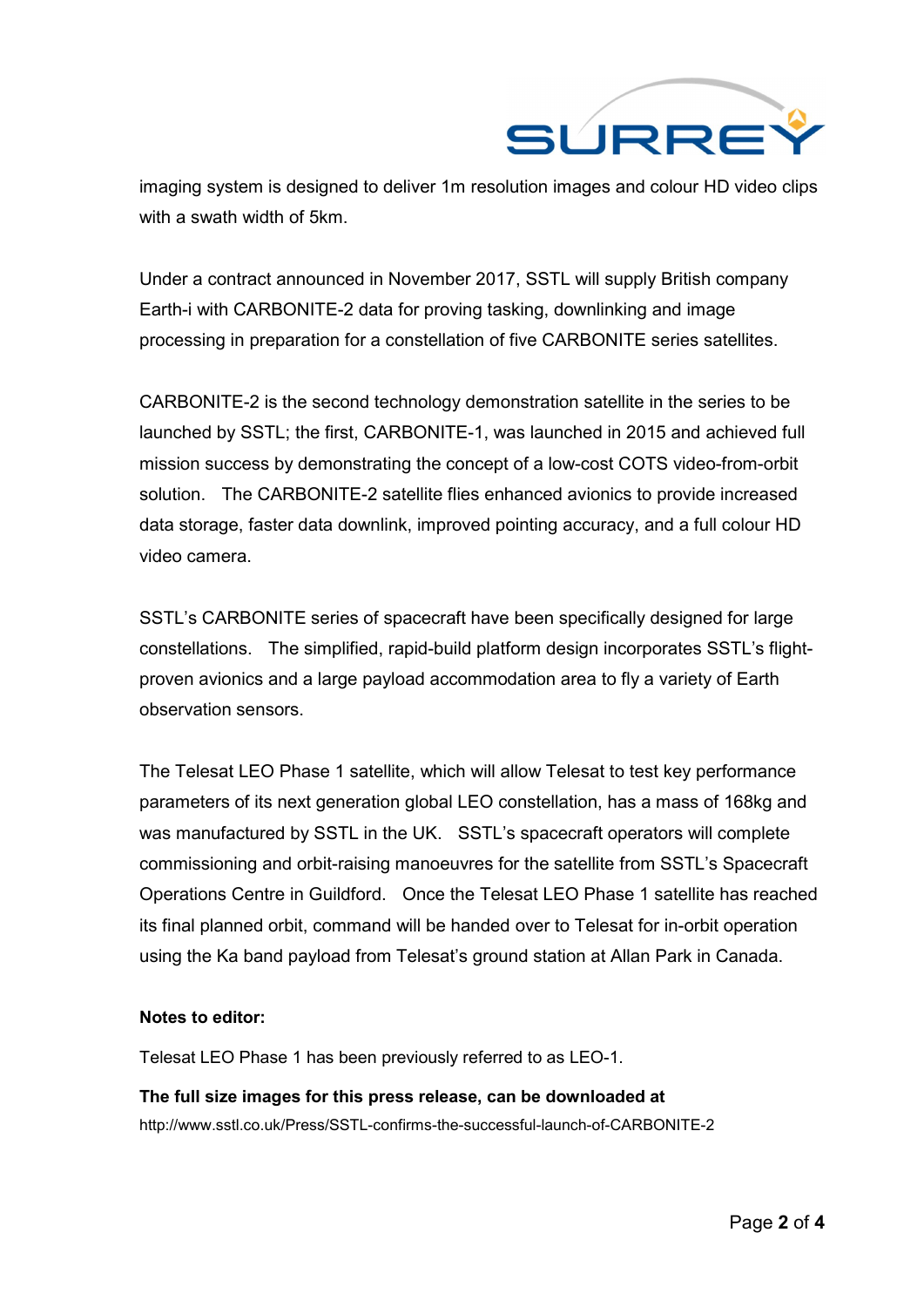



**Image 1: CARBONITE-2 with SSTL's core team engineers. Credit SSTL/Beaucroft Photograpy**



**Image 2: CARBONITE-2 flight-ready at SSTL. Credit SSTL/Beaucroft Photograpy**



**Image 3: Telesat LEO Phase 1 satellite. Credit SSTL/Kathryn Graham**

#### **Press Contact:** Joelle Sykes, PR Manager, SSTL Tel: +44 (0)1483 804243 Mob: 07775 000853 Email: j.sykes@sstl.co.uk